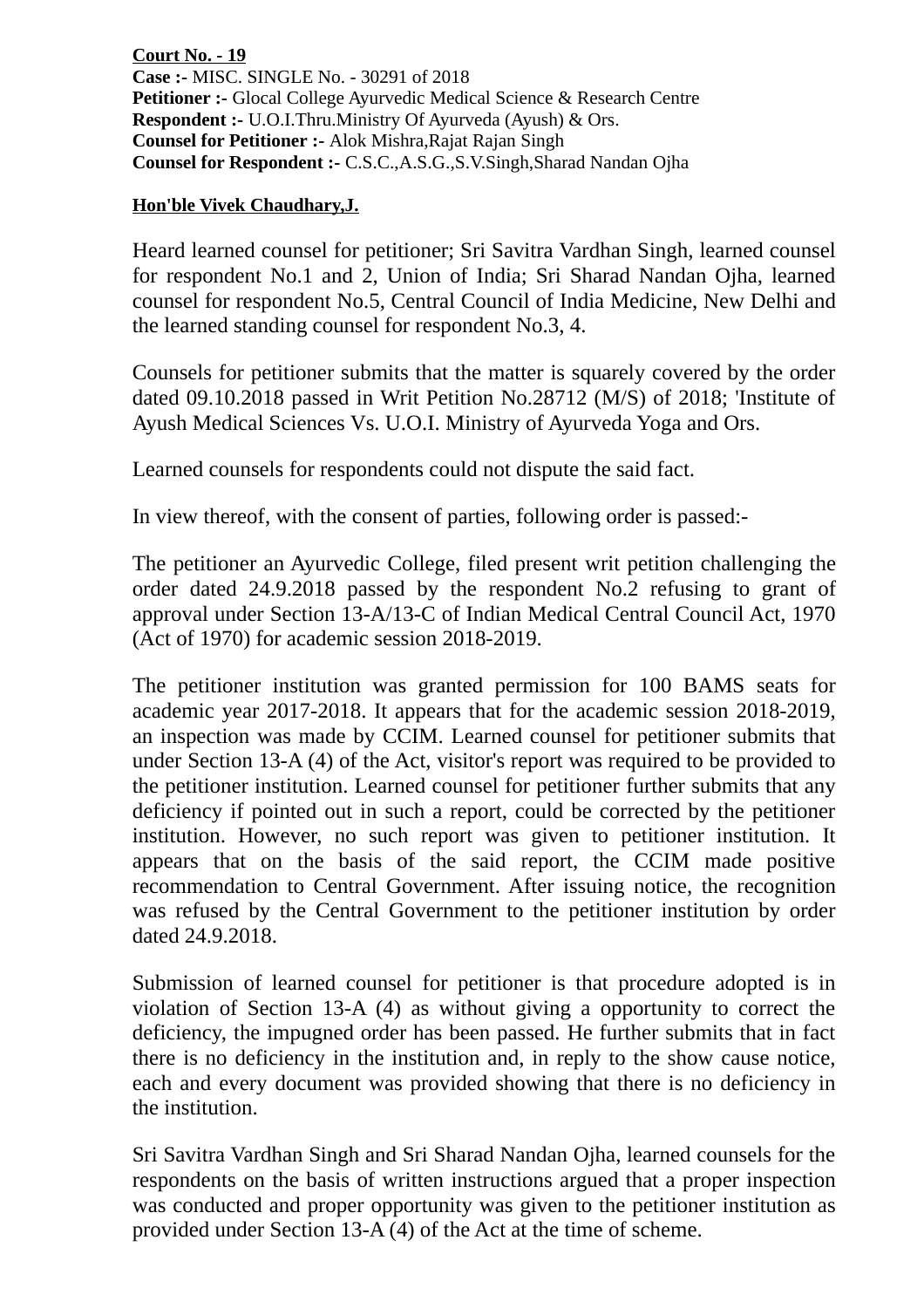Learned counsel for petitioners also relied upon the judgment dated 24.9.2018 of Madras High Court in W.P. No.24967 of 2018 and W.M.P. Nos.29011 and 29012 of 2018. The said order reads as follows:-

*"Mr.T.V.Krishnamachari, learned Senior Panel Counsel takes notice for the respondents 1 and 2, Mr.M.T.Arunan, learned counsel takes notice for the third respondent, Mrs.V.Annalakshmi, learned Government Advocate takes notice for the fourth respondent and Mr.D.Ravichandu, learned Standing Counsel takes notice for the fifth respondent.* 

*2. The learned Senior Panel Counsel appearing for the respondents 1 & 2 has serious objection for granting interim order.* 

*3.The learned Senior Counsel appearing for the petitioner states that the Central Council of Homeopathy has not recommended for denying permission for taking admission to BHMS Course in the petitioner's Institution, pursuant to the inspection conducted on 13.06.2018. The respondents have pointed out only few deficiencies as against full compliance in respect of major requirements. There is no recommendation by the Central Council either for restricting the number of students or for taking action in terms of Section 19 of the Act.* 

*4. However, the Central Government by the impugned order dated 12.09.2018 has denied permission for taking admission to BHMS Degree Course for the academic year 2018-19. It is to be seen that by previous orders of this Court, the petitioner's Institution is admitting 100 students every academic year, pursuant to the permission that was obtained from the Central Council in 2002.* 

*5. The Hon'ble Supreme Court, in a recent decision has upheld the judgment of the Patna High Court, wherein the power of the Central Government has been considered. The Supreme Court has observed that the Central Government has to pass order only on the recommendation made by the Central Council. The legal position as settled by Hon'ble Supreme Court indicates that the Central Government has no independent power to pass the impugned order. In the absence of any recommendation of Central Council, the impugned order cannot stand. Hence, this Court is of the view that the petitioner is entitled to get an interim order. Hence, there shall be an order of stay as prayed for for a period of eight weeks.* 

*6. It is not in dispute that the first respondent-Government of India, has passed order in favour of the petitioner for continuing BHMS Degree Course for 100 seats for every academic year from 2014. It is also stated by the petitioner that the fifth respondent University has passed orders acknowledging the petitioner's eligibility for provisional affiliation to 100 seats.*